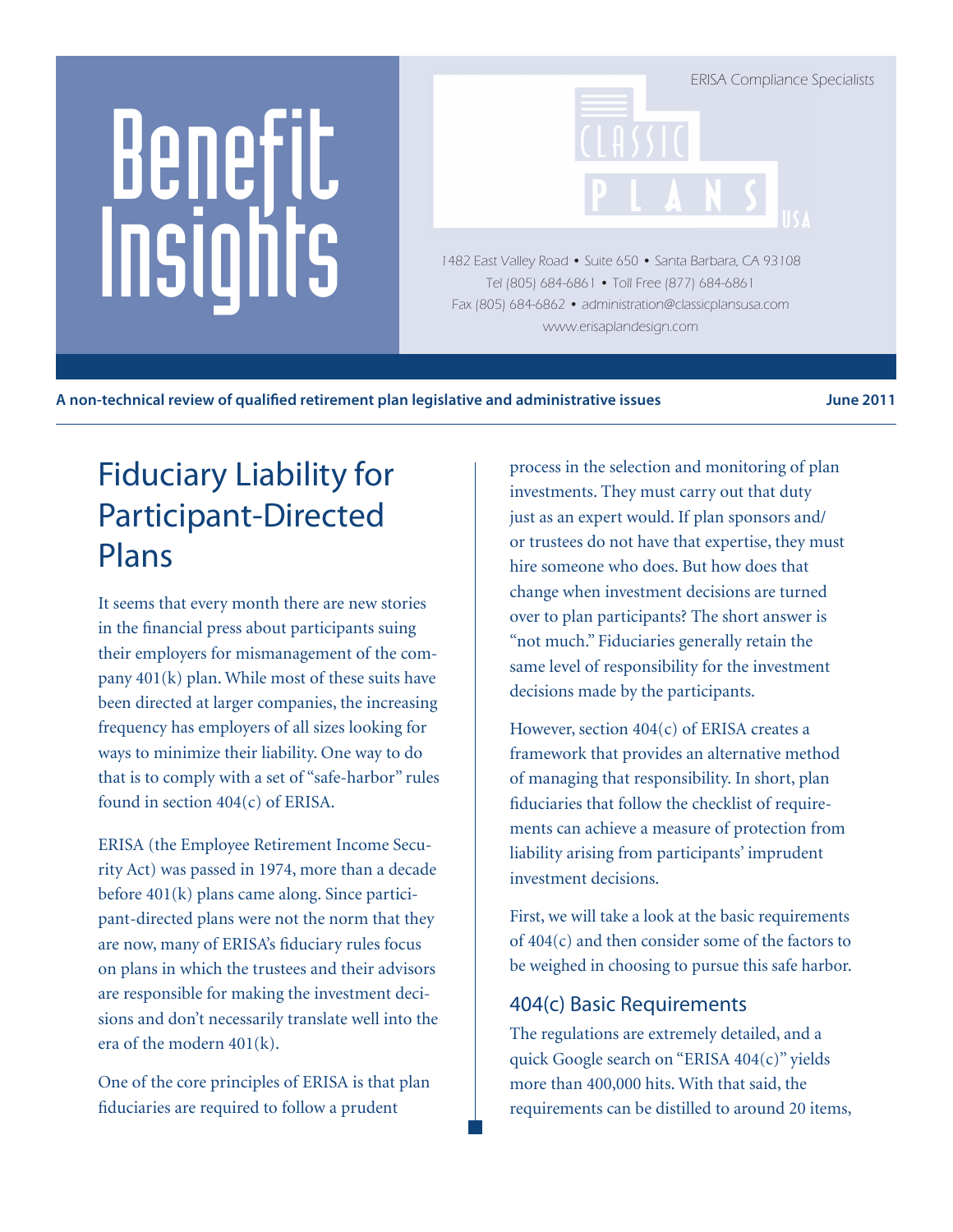most of which involve providing a laundry list of disclosures to participants. Prior to that, there are a couple of threshold requirements that must be satisfied.

First, participants must be given the opportunity to direct the investment of their accounts at least quarterly and must be able to choose from at least three options that span a broad range of risk and return. If market volatility dictates, it may be necessary to allow participant direction more frequently than quarterly. Since it is commonplace for plans to allow daily access to 20+ options from the very conservative to the very aggressive, few plans will have trouble meeting this requirement.

Second, plan fiduciaries must follow a prudent process to select and monitor the investment menu that will be offered to plan participants. This one is not quite as straightforward and requires plan fiduciaries to remain involved in the investment process by carefully considering plan investment options on an ongoing basis to ensure they remain appropriate for participants.

The participant disclosures that are required can be broken down into two broad categories: those that must be provided automatically and those that must be provided only when requested.

#### Automatic Disclosure

- **Explanation of plan's intention to comply** with 404(c) and that plan fiduciaries may be relieved of liability for losses that directly result from participant investment decisions;
- Description of each investment option available in the plan:
	- Objective,
	- Risk/return characteristics,
	- Investment managers, and
	- Most recent prospectus;
- **Information on how participants give in-**

structions to invest their accounts, including making transfers and exercising voting and tender rights;

- **Transaction fees and expenses;**
- Identification of and contact information for plan fiduciaries responsible for providing these disclosures.

#### Disclosure on Request

- Description of annual operating expenses for each investment option:
	- **Investment management fees,**
	- Administrative fees,
	- Transaction costs:
- **Prospectuses, financial statements and other** reports for each of the plan's investment options;
- List of the underlying assets comprising each portfolio or mutual fund;
- Performance information (past and current);
- Current share values.

#### I complied with 404(c), and all I got was this lousy T-shirt

There are many opinions and a great deal of misinformation circulating about what, exactly, plan fiduciaries get for their efforts. These range from little more than that lousy t-shirt all the way to a "get out of jail free card" that provides complete immunity. The truth lies somewhere in the middle.

Compliance with 404(c) provides fiduciaries with relief from liability for investment losses that are the direct result of participant investment decisions. Sounds good, right? Well, the "catch" is in how that relief is provided. It is not a simple matter of just claiming 404(c) compliance; rather, it is what is referred to in legal terms as an affirmative defense.

ERISA litigation is very complex, but generally speaking, the party bringing the lawsuit (the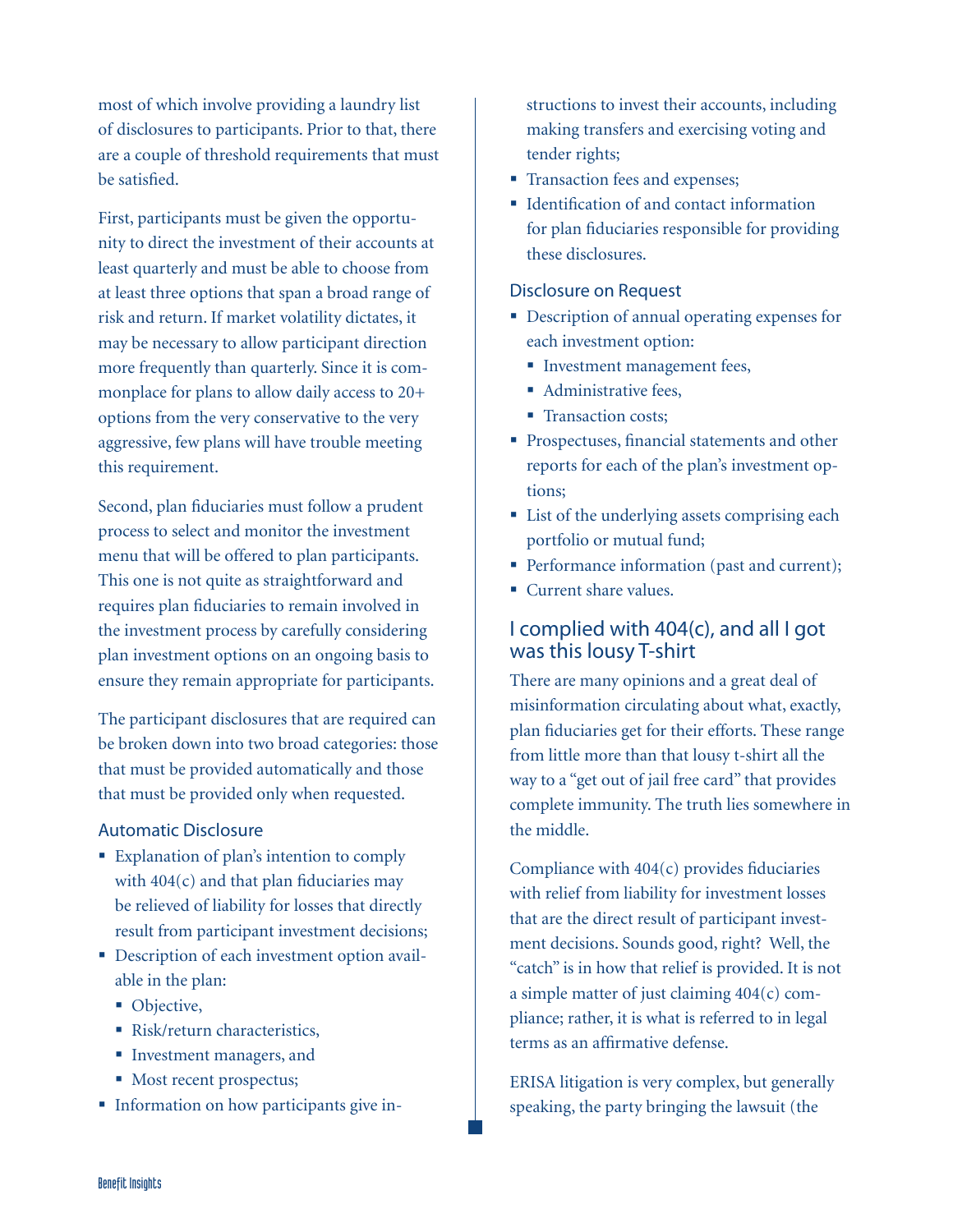plaintiff) must prove that the plan fiduciaries breached their responsibility and that the breach resulted in losses. The fiduciaries, on the other hand, seek to rebut the assertions made by the plaintiff. The plaintiffs prove; the fiduciaries rebut.

When plan fiduciaries claim a 404(c) defense, the roles reverse. The fiduciaries must prove that they complied with all aspects of  $404(c)$ , and the plaintiff tries to rebut that assertion. In short, 404(c) compliance does not guarantee a fiduciary can't or won't get sued. It just changes the manner in which that fiduciary demonstrates he or she is not responsible for the losses in question.

## Compliance Challenges

Complying with  $404(c)$  is not as easy as it might seem. For starters, it is all predicated on the plan's investment menu being prudently selected and monitored. If, for example, a plan fiduciary followed a prudent process to select the menu a couple of years ago but cannot show that he has monitored the options on an ongoing basis, he is probably on shaky ground regardless of how faithfully he has provided all the required disclosures.

To further complicate matters,  $404(c)$  is, in many ways, an "all or nothing" proposition. It is possible for plan fiduciaries to satisfy  $404(c)$ for some participants but not others or for only certain investment options; however, if any single requirement is missed with regard to a participant or account, protection is completely lost. Consider the most recent prospectus in the Automatic Disclosure list above. If a plan sponsor provides all other disclosures but neglects to provide the most recent prospectus for any of the investment options,  $404(c)$  protection is lost.

While the solution may seem simple–just make sure none of the disclosures are missed–the devil is in the details. Many employers and participants alike are accustomed to receiving information electronically. However, the Department of Labor (DOL) has very specific rules governing when and how electronic disclosure is permitted in the context of employee benefit plans. A sponsor that provides 404(c) disclosures electronically but does not follow the DOL's rules for doing so is deemed to have not provided the disclosures at all.

Something as simple as using a personal e-mail account instead of an employment-related account without proper consent could be treated as a missed disclosure resulting in loss of  $404(c)$ protection.

Many recordkeepers have built systems to help plan sponsors comply with most of ERISA  $404(c)$ 's requirements; however, given the potentially tenuous nature of the protection, it is worthwhile for employers to read the fine print in service-provider contracts to make sure they understand which parties have responsibility for the various aspects of compliance.

Working with a third party administrator, consultant or investment professional who has expertise in working with  $404(c)$  can also be a great way to identify any potential gaps.

#### An Optional Safe Harbor

In some circles, there is a misperception that ERISA mandates compliance with 404(c). The reality, however, is that it is completely optional. Throughout the various rules governing qualified retirement plans, there are "safe harbor" provisions. Such provisions are generally offered as one option to comply with a more general rule. Since safe harbors provide some form of compliance assurance, they tend to offer less flexibility than their non-safe-harbor counterparts.